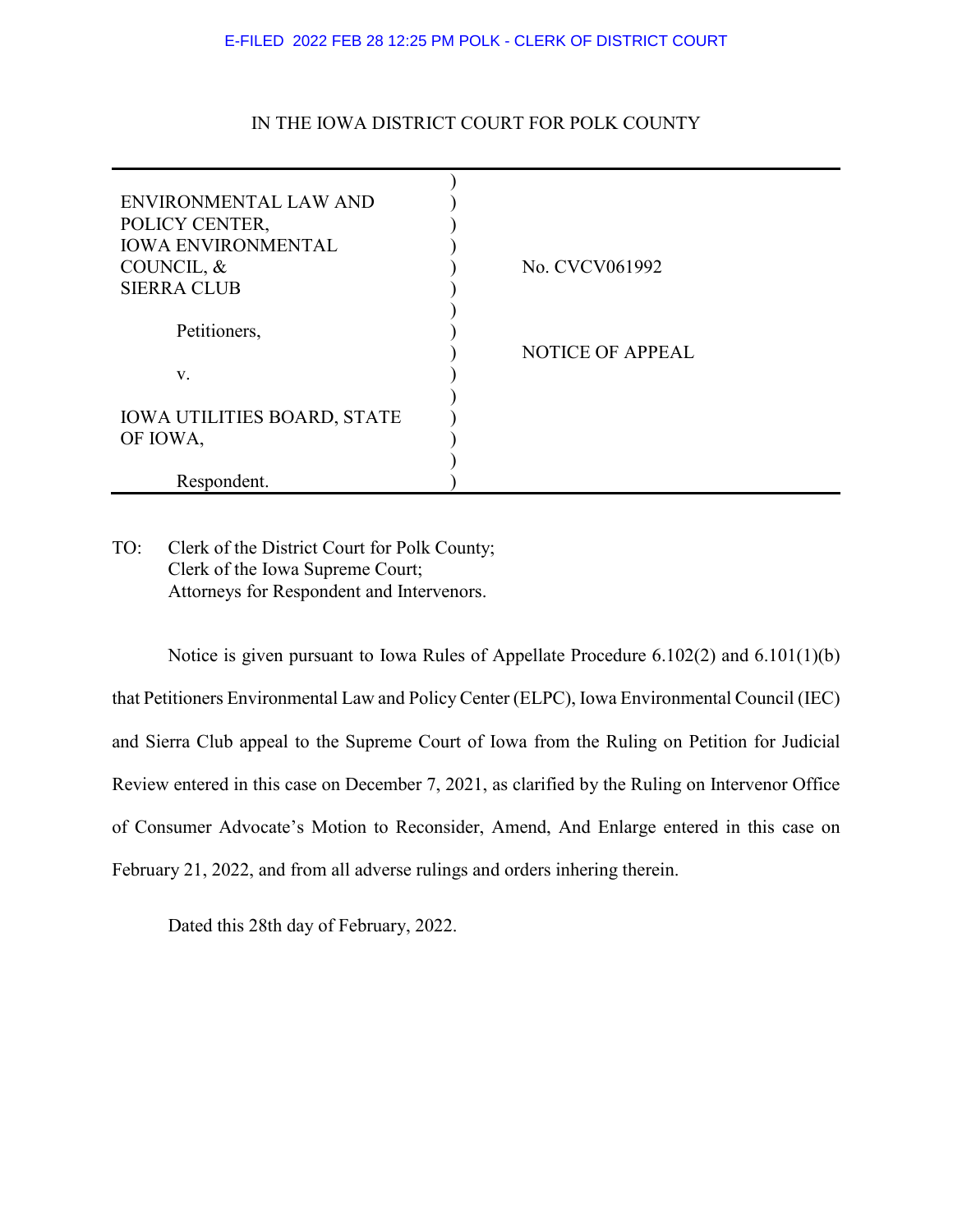Respectfully submitted,

/s/ Joshua T. Mandelbaum /s/ Michael R. Schmidt Joshua T. Mandelbaum (AT0010151) Michael R. Schmidt (AT0013962) Environmental Law & Policy Center Iowa Environmental Council 505 5th Avenue, Suite 333 505 5th Avenue, Suite 850 Des Moines, Iowa 50309 Des Moines, Iowa 50309 P: (515) 244-0253 P: (515) 244-1194 x211 [jmandelbaum@elpc.org](mailto:jmandelbaum@elpc.org) [schmidt@iaenvironment.org](mailto:schmidt@iaenvironment.org)

/s/ Gabe Rowberry M. Gabriel Rowberry (AT0012777) Sodoro, Mooney, & Lenaghan, LLC 13924 Gold Circle Omaha, NE 68144 Phone: 402-504-9346 [mrowberry@smllawoffice.com](mailto:mrowberry@smllawoffice.com) Local Counsel for Sierra Club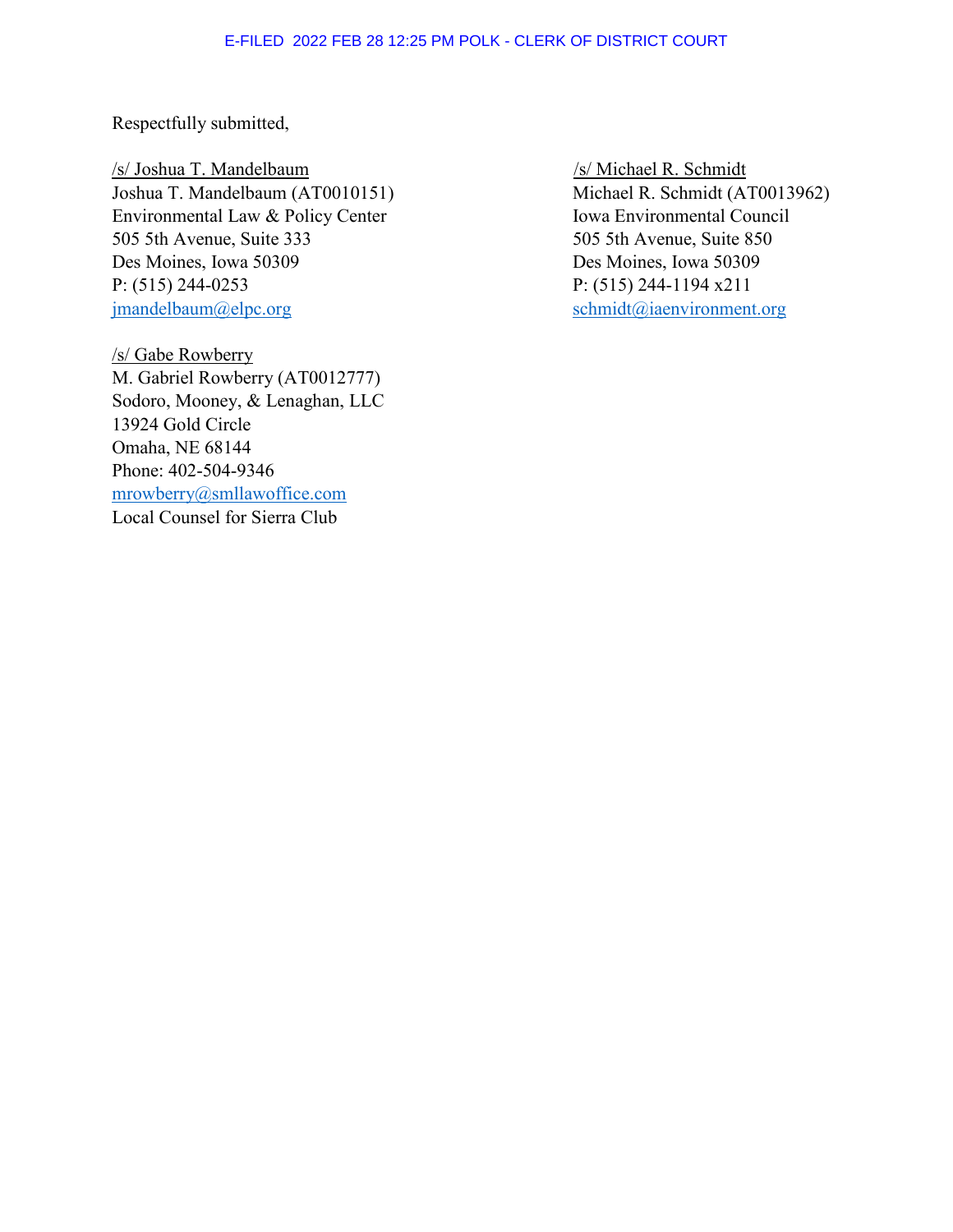## **CERTIFICATE OF SERVICE**

I hereby certify that on February 28, 2022, the foregoing document was served upon the clerk of the supreme court and filed with the Clerk of Court using the EDMS system which will send electronic notice of the filing to following parties:

Kim Renae Snitker Jon Tack Matthew Oetker Iowa Utilities Board 1375 E. Court Avenue Des Moines, IA 50309 [kim.snitker@iub.iowa.gov](mailto:kim.snitker@iub.iowa.gov) [jon.tack@iub.iowa.gov](mailto:jon.tack@iub.iowa.gov) [matt.oetker@iub.iowa.gov](mailto:matt.oetker@iub.iowa.gov) ATTORNEYS FOR RESPONDENT, IOWA UTILITIES BOARD

Bret A. Dublinske FREDRIKSON & BYRON, P.A. 111 East Grand Avenue, Suite 301 Des Moines, Iowa 50309 [bdublinske@fredlaw.com](mailto:bdublinske@fredlaw.com) ATTORNEY FOR INTERVENOR MIDAMERICAN ENERGY COMPANY

Jeffrey J. Cook Office of Consumer Advocate 1375 East Court Avenue Des Moines, IA 50309 [jeffrey.cook@oca.iowa.gov](mailto:jeffrey.cook@oca.iowa.gov) ATTORNEY FOR OFFICE OF CONSUMER ADVOCATE

/s/ Joshua T. Mandelbaum